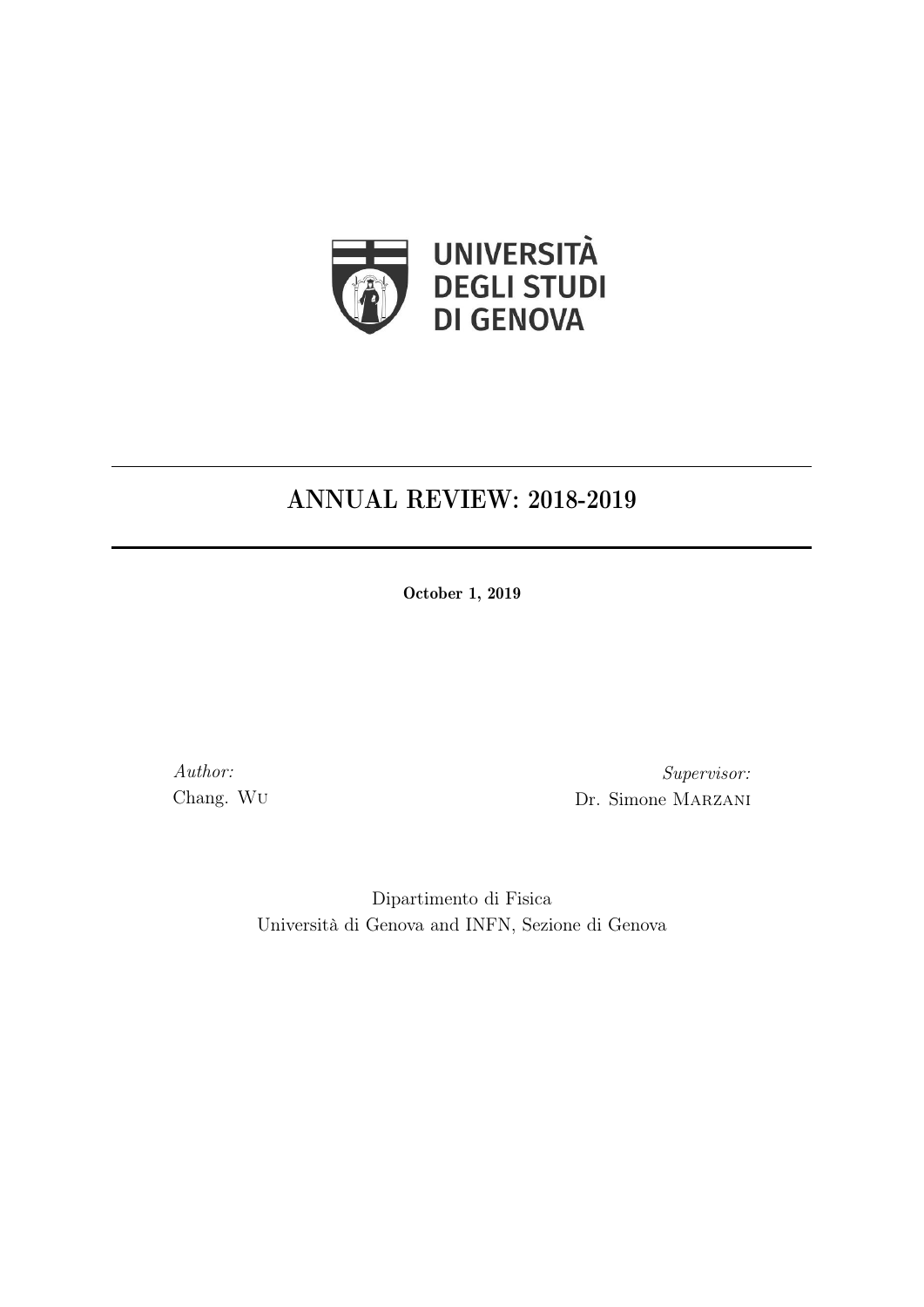### **Introduction**

Quantum Chromodynamics (QCD) is the theory of the strong interaction among quarks and gluons. One of the most important properties of QCD is asymptotic freedom, which predicts the coupling constant to be small in the high energy region. This allows us to calculate cross-section using the perturbative approach. However, in regions characterized by a large scale hierarchy, the perturbative expansion is violated due to large logarithmic enhancements, thus it cannot be truncated at any fixed order. Therefore, it must be resummed to all orders.

A deep understanding of the structure of Infrared Singularities in QCD plays a key role for the all order structure of perturbation theory. Beside of the deeper understanding of perturbative quantum field theory at high orders, it also has many practical applications. For example, infrared and collinear safety (IRC) is the guiding principle for devising observables. On the other hand, for the phenomenological aspect, jet physics, i.e. the properties of jet and inventing new jet observables, becomes more and more import at the high precision era of LHC. It is crucial to separate the signal of interest from the background of quark and gluons, e.g. search for BSM particles or Higgs physics.

In our present study, we investigate an observable that measures QCD radiation in the signal events.

#### **Research activity**

• Pull Angle

Jet Pull[\[1\]](#page-2-0) is a powerfull observable that can probe colour flow between two jets. Following from my work on resummation for the pull magnitude, I applied the Sudakov safe[\[2\]](#page-2-1) technique on pull angle, which is most sensitive to colour flow. In order to explain the discrepancy between simulation and experimental data, I also include an estimation of non-perturbative contribution. This work resulted into a publication  $\left[1\right]$  in PRD Rapid Communications.

• Safe Pull

Despite I was able to obtain a first-principle description for pull angle, it still suffered from large theoretical uncertainties, due to the fact that pull angle is Sudakov safe instead of infrared and collinear safe. Motivated by this, I start to study the safe projections<sup>[\[II\]](#page-2-3)</sup> of pull vector, I have proved the NLL resummation formula, similar to the formalism developed for the projections of transverse momentum:  $\phi^*$  and  $a_T[3]$  $a_T[3]$ . In my calculation, I also found some interesting asymmetry behavior, which may help to probe azimuthal asymmetry[\[6\]](#page-2-5) in the colour radiation pattern.

• Non-Global Logarithms

To achieve higher accuracy precision calculation, non-global logarithms (NGLs) must be